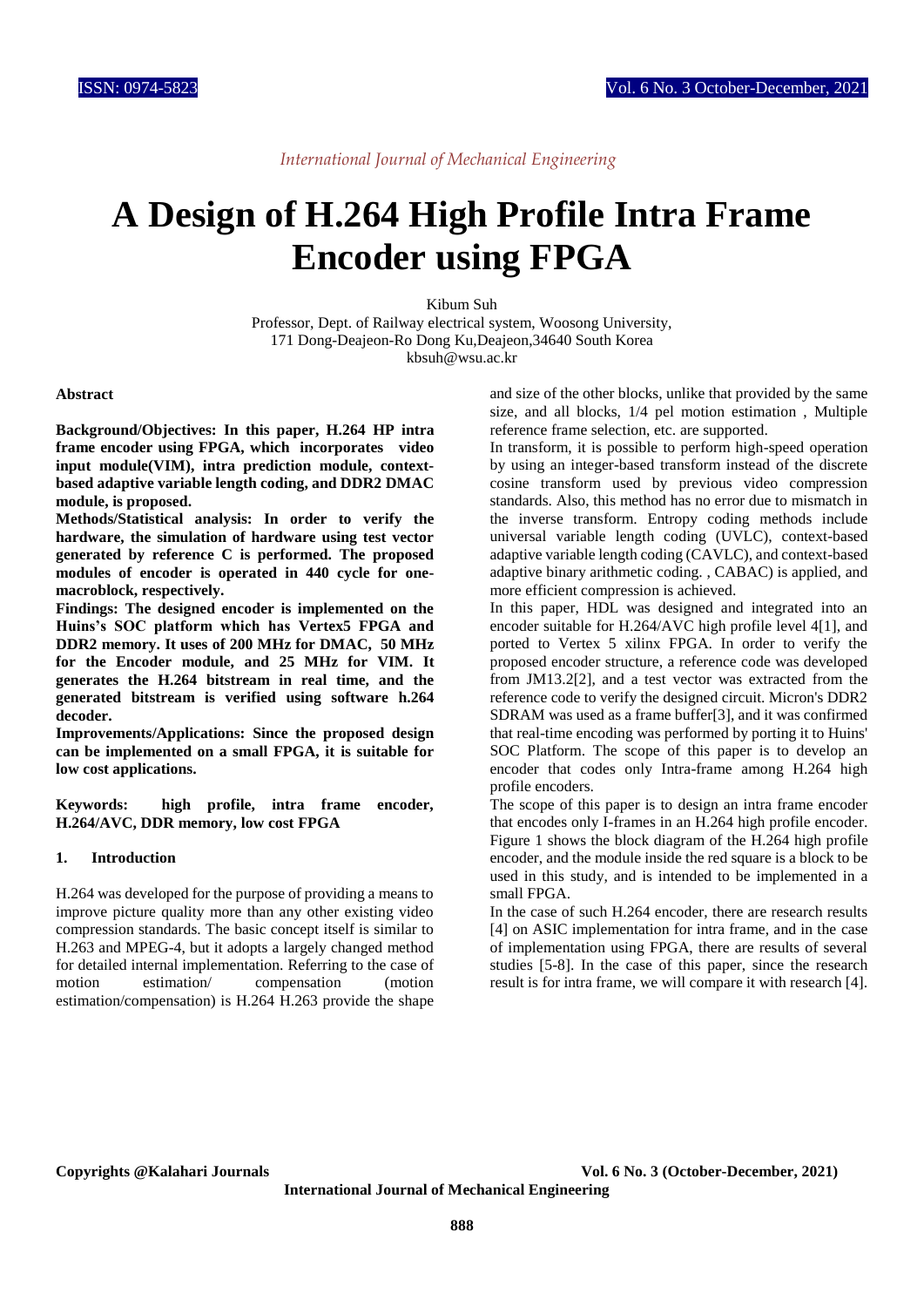

**Figure 1. The scope of the proposed encoder**

### **2. Hardware Architecture**

The overall architecture of the encoder used in this study is shown in Figure 2. Inside the FPGA, there are 6 modules of the encoder, each of which is a VIM module that receives image data from CIS (CMOS image sensor), a DDR2 control module that enables use of DDR2 memory, and an intra DCT/Q module that plays the role of H.264 intra prediction encoding. CAVLC module that plays the role of variable length coding, and controller module that controls the entire encoder. After receiving the image from the CIS camera and storing it in the DDR2 memory the image data is read in MB units from the DDR2 memory, transferred to SRAM buffer and transmitted to the Intra DCTQ/Q module. In the Intra DCT/Q module, intra-prediction encoding is performed, the data is encoded using CAVLC, and encoded bitstreams are transmitted to a PC via FT245 using a USB interface.

The encoder consists of five pipelines that can continuously process video. The number of cycles required for one macroblock is limited to 440, and even if one macroblock is processed before 440 cycles, a new macroblock is processed in the next pipeline after waiting for the remaining cycles.



**Figure 2. Hardware architecture of implemented encoder**

### *2.1. DDR2 controller*

The DDR2 Control (DMA) hardware module supplies and stores the data required for the intra prediction coding module[9-10]. When the image input module saves the

### original image from the image sensor in the SRAM buffer area as shown in Figure 3, the ddr controller stores the saved data in the original image area of the SDRAM.

**Copyrights @Kalahari Journals Vol. 6 No. 3 (October-December, 2021)**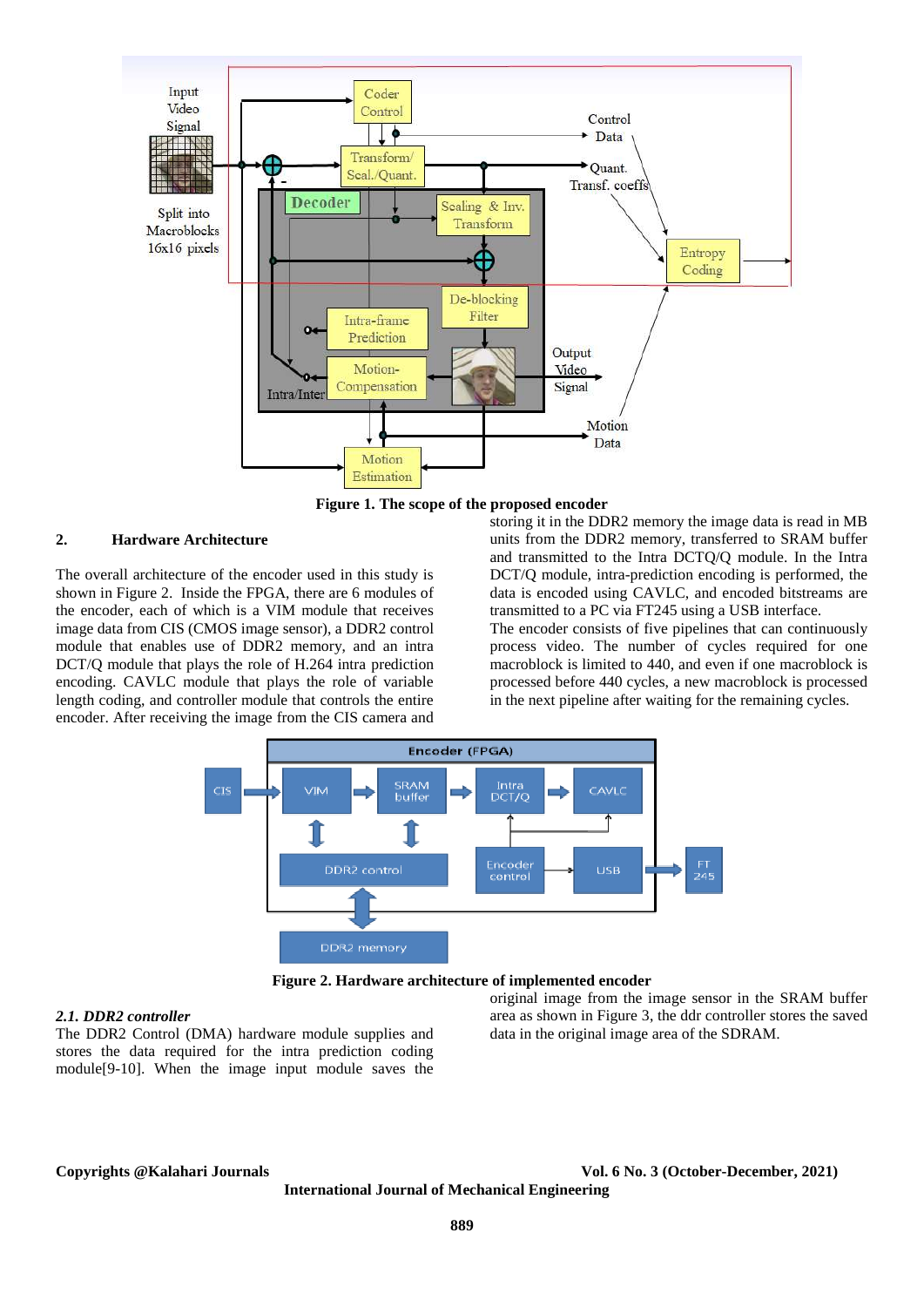

**Coding Macroblock SRAM** (Double Buffering)

### **Figure 3. The structure of DMA buffer**

After 16 lines of image input are stored in SDRAM, the ddr controller starts reading the image in macroblock units from the SDRAM and transmitting it to the intra prediction module. If Figure 3 is explained in the order of processing, the image input through the VIM is stored in the VIM Write buffer (Luma SRAM,Chroma SRAM) and then stored in the DDR2 memory in the raster scan method.

The memory block (SRAM in macroblock unit) that exists after the DDR2 memory in Figure 3 is controlled by the DDR2 controller. DDR controller reads macroblock pixels from SDRAM and stores them in ORG\_LUMA\_x, ORG\_CHROMA\_x buffers. Later, this macroblock unit information is used to be read by the encoder module. The size of the VIM write buffer (Luma SRAM) is the size that can store 3840 pixels and is the same size as CHROMA (chroma SRAM). The Org LUMA buffer consists of 4 RAMs

that can store 256 pixels each, and the CHROMA buffer is designed with 4 RAMs that can store 128 pixels. The reason for using multiple buffers is to enable double buffering. Double buffering has the effect of reducing the processing speed by hiding the time to read and write data. Actually, only 2 SRAMs are needed, but 4 SRAMs were used by adding 2 SRAMs to be used for motion estimation later. The ddr2 controller (DMA) operates in two ways depending on the operation period.

### *2.1.1 Data transfer from VIM to DDR2*

Data is transferred from VIM to DDR2 in a cycle as shown in Figure 4 below. Assuming that the operating frequency of DDR is 200 MHz and the operating frequency of the encoder is 100 MHz, one line of data is transmitted to DDR2 for 136 cycles.



#### **Figure 4. Data Transfer cycle from VIM to DDR2**

#### *2.1.2 Data transfer from DDR2 to Intra*

In a cycle as shown in figure 5 below, data of 16x16 blocks are transferred from DDR2 to the Intra module. Assuming that the operating frequency of the DDR is 200 MHz and the

operating frequency of the encoder is 100 MHz, the data of one macroblock is transmitted to the Intra module for 75 cycles.

**Copyrights @Kalahari Journals Vol. 6 No. 3 (October-December, 2021)**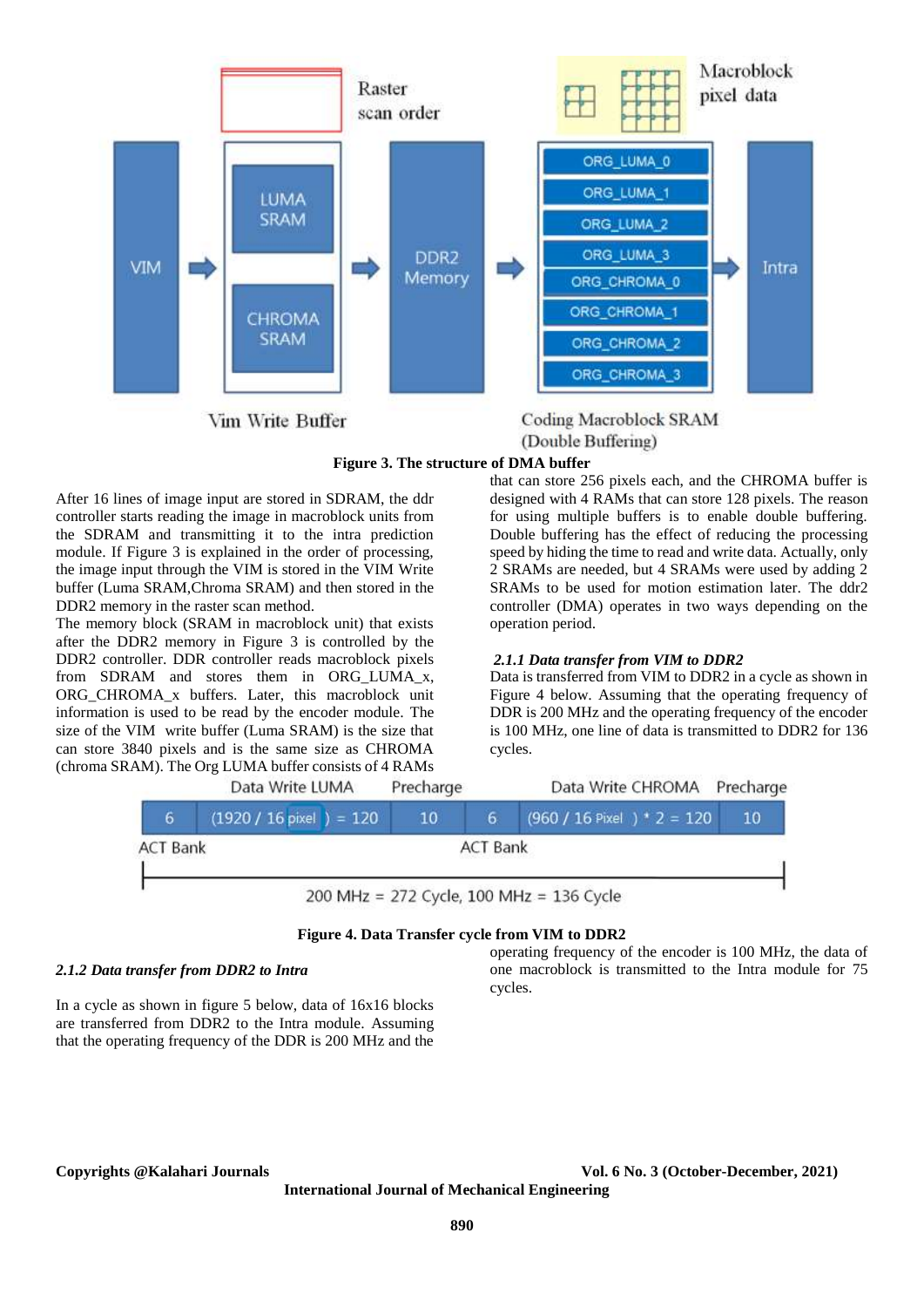



### *2.2. USB module design*

The USB module functions to deliver the final output bitstream of the encoder to the PC through the external FT245 module. It receives 32-bit data as an input and transfers it to the FT245 module by 8 bits inside the USB module. Figure 6 shows the FT245 module to be connected to the USB module.



#### *2.3 Others module design*  In the case of other modules to be used in the encoder to be implemented with FPGA, Intra prediction & DCT module was modified and used by the one developed by the paper [10]. Also, in case of entropy coding, it was developed as verilog code. Total gate amount is 250,000 gate(2-input nand).

#### **3. Experimental Results**

The JM13.2 code was analyzed and the reference C code was coded based on it. To check whether the operation was correct after coding, the test vector was extracted from JM13.2 and compared with the reference code. The hardware was designed using verilog HDL, a hardware design language, and the function of the hardware was verified by comparing it with the test vector generated by this reference code. Figure 7 is the result of comparing the test vector output from the reference code using the Modelsim simulator, and shows that there are no errors in the output.

| TB_VIM/compare_module_CAVLC/stream_out_ref        | 23Bd7fb9                                                              |  | <b>(4357.D) GZGSU) (35661.D) GEOGRAPI GSGSUD (261</b>      |  |
|---------------------------------------------------|-----------------------------------------------------------------------|--|------------------------------------------------------------|--|
| TB VIM/compare module CAVLC/stream out test       | 36bb6143                                                              |  | ) (7744)) GTCS.D) (7899.D) (86788.D) 8897.D (88            |  |
| TB_VIM/compare_module_CAVLC/stream_out_comp_point |                                                                       |  |                                                            |  |
| TB VIM/compare module CAVLC/error stream out      |                                                                       |  |                                                            |  |
| TB_VIM/compare_module_CAVLC/error_cu_stream_out_  |                                                                       |  |                                                            |  |
| w Divider -                                       |                                                                       |  |                                                            |  |
| TB_VIM/compare_module_IP/org_data_input_ref       | 2122212222212 222332. 20232. 20212. 20212. 2202. 23202. 2122          |  |                                                            |  |
| TB_VIM/compare_module_IP/org_data_input_test      |                                                                       |  |                                                            |  |
| TB VIM/compare module IP/org data comp point      | StO                                                                   |  |                                                            |  |
| TB VIM/compare module IP/error org data           | IS10                                                                  |  |                                                            |  |
| TB VIM/compare module IP/error cu org data        | IS10                                                                  |  |                                                            |  |
| ⊭ Di∨ider –                                       |                                                                       |  |                                                            |  |
| TB_VIM/compare_module_IP/post_rec_data_ref        | 2121212121212 <b>211 2121210 2121210 2121210 2121210 2121210 2121</b> |  |                                                            |  |
| TB VIM/compare module IP/post rec data test       | 8585858580808 7. 74747. 78787. 76747. 69717. 6971.                    |  |                                                            |  |
| TB VIM/compare module IP/post rec data comp point | 510                                                                   |  |                                                            |  |
| TE VIM/compare module IP/error post rec data      | StO                                                                   |  |                                                            |  |
| TB_VIM/compare_module_IP/error_cu_post_rec_data_  | SIO.                                                                  |  |                                                            |  |
| TB VIM/compare module CAVLC/stream out ref-       | 23Bd7fb9                                                              |  | ) (4967.) G278.) (95111.) D3868.) S928.) (28               |  |
| TB_VIM/compare_module_CAVLC/stream_out_test       | 36bb6143                                                              |  | O (KEZZAN) (SEKSAND) (GERSAND) (OSKASIN) (OSKAND) (OSKAND) |  |
| TB VIM/compare module CAVLC/stream out comp point |                                                                       |  |                                                            |  |
|                                                   |                                                                       |  |                                                            |  |

**Figure 7. Simulation Results using Modelsim**

After performing RTL simulation, it was implemented using Xilinx Virtex 5 XC5VLX330 devices, and Synopsys' Synplify Pro and Xilinx's Xilinx ISE Design Suite were used.

The designed encoder was designed to be verified using Huins' SOC platform. It was confirmed that the H.264 bitstream data output from the FPGA was saved as a file in a PC through the USB interface, and then decoded as an image when it was decoded as an image using an H.264 software decoder. Figure 8 shows the process of encoding a video by porting the HDL implemented in this study on the Huins SOC platform, and showing the decoded video on a PC.

le

**Copyrights @Kalahari Journals Vol. 6 No. 3 (October-December, 2021)**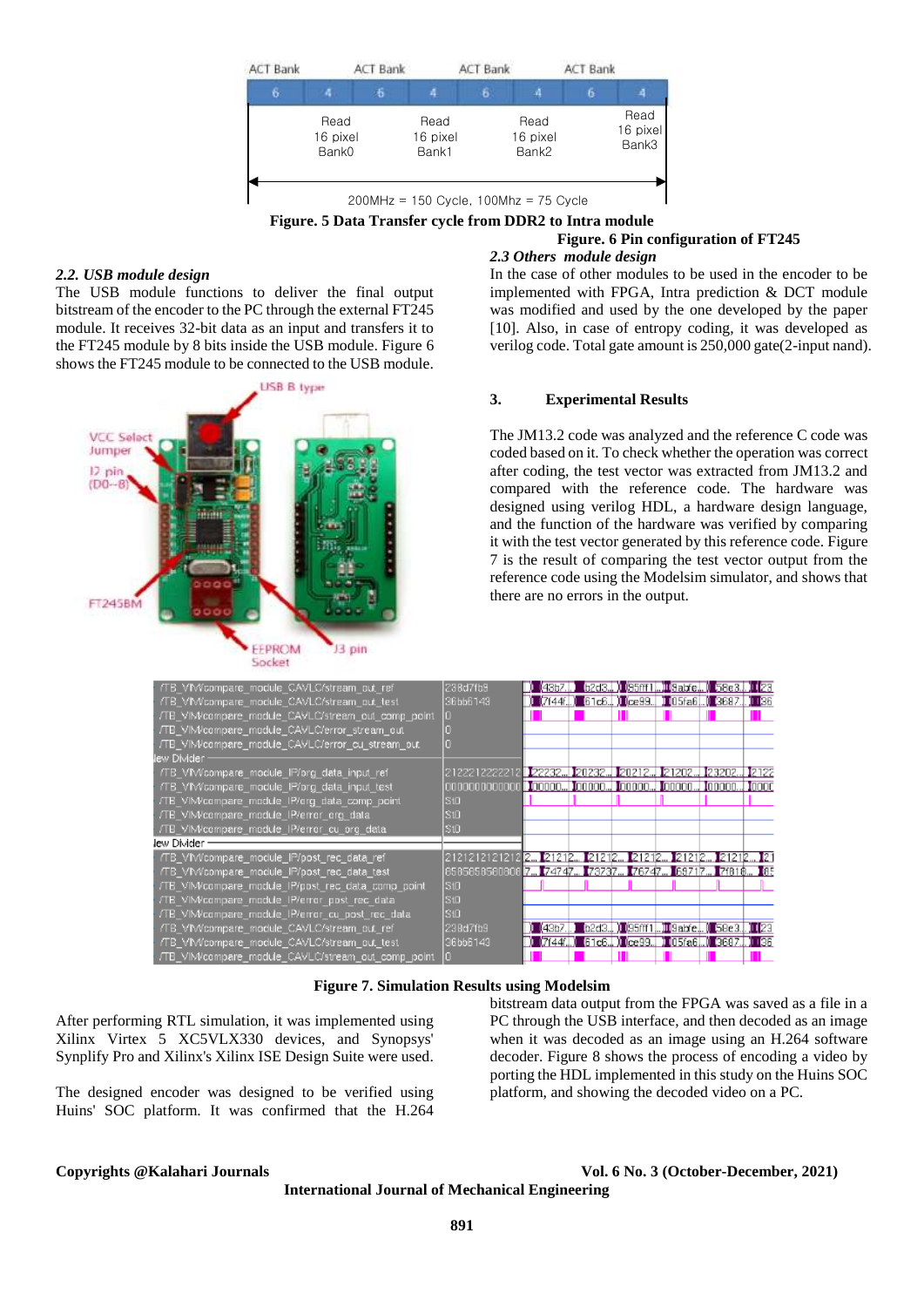

### **Figure 8. FPGA implementation and software decoding**

Since the LCD size of Huins SOC platform for FPGA verification is  $480 \times 272$ , the bitstream is encoded with this size in the experiment. The proposed hardware is capable of encoding Full HD (1088p) video at 108 MHz at 30 frames per

second. The result of this paper is compared with the paper in [4], it is possible to process at a lower frequency of 32MHz compared to 140MHz when processing the same frame.

| Table 1: The performance analysis of encoder |  |                                          |                                                 |               |  |  |  |
|----------------------------------------------|--|------------------------------------------|-------------------------------------------------|---------------|--|--|--|
|                                              |  | DDR clockCIS clockEncoder clockcycles/MB |                                                 | Performance   |  |  |  |
| 200 MHz 25 MHz 50 MHz                        |  |                                          | 440(FPGA verification) $480 \times 727$ 30f/sec |               |  |  |  |
| 200 MHz 50 MHz 60 MHz                        |  |                                          | 440                                             | 720p 30f/sec  |  |  |  |
| 200 MHz 50 MHz 108 MHz                       |  |                                          | 440                                             | 1088p 30f/sec |  |  |  |
| [4]                                          |  | 140 MHz                                  | 441                                             | 1088p 30f/sec |  |  |  |

## **Table 1: The performance analysis of encoder**

#### **4. Conclusion**

Implemented hardware was confirmed on the board that the FPGA Virtex5 XC5VLX330 operates at DDR2 DMA 200 MHz, Encoder 50 MHz, VIM 25 MHz, and 43099 LUT, which is about 20% of FPGA, was used. As a result of synthesis by Chartered 0.18um process, it was confirmed that it operates at 120 MHz. When the bitstream of the signal is transmitted to the PC through the USB interface and decoded in software, it is confirmed that it is decoded without a problem.

#### **5. Acknowledgment**

This research is based on the support of 2020 Woosong University Academic Research Funding.

#### **6. References**

1. ISO/IEC 14496-10:2004 FDAM 1, Information technology Coding of audio-visual objects-part 10:Advanced Video Coding, Amendment 1: AVC professional extensions, 2004.

2. Joint Video Team (JVT) software JM 13.2

3. Micron double data rate sdram, 512Mb\_DDR\_x4x8x16\_D1.fm-512Mb DDR: Rev. L; Core DDR Rev. A 4/07 Available from: https://www.micron.com/products/dram/ddr-sdram

4. Lin.Y.K,Ku,C.W.,Li,D.W.,& Chang, T.S., A 140MHz 94K Gates HD1080P 30-Frmaes/s Intra-Only profile H.264 encoder,In IEEE Trans Circuits and System Technology, vol 19,Issue 3, March,2009

5. Z. Li, J. Li, Y. Zhao, C. Rong and J. Ma, "A SoC Design and Implementation of H.264 Video Encoding System Based on FPGA," 2014 Sixth International Conference on Intelligent Human-Machine Systems and Cybernetics, 2014, pp. 321-324, doi: 10.1109/IHMSC.2014.179.

6. Noelle BGC,Maria Carmina Rae Villanueva Gonzaga;Hazel Deluso Laure Anastacia Ballesil Alvarez;Maria Theresa Gusad De Leon;Chris Vincent Jagunap Densing;John Richard Ereso Hizon;Marc Driz Rosales,Design of Multiple Prediction Complexity Configurations for an FPGA-Based H.264 Baseline Profile Encoder, TENCON 2018 - 2018 IEEE Region 10 Conference

7. M. Shafique et al., Application-Guided Power-Efficient Fault Tolerance for H.264 Context Adaptive Variable Length Coding, in IEEE Transactions on Computers, vol. 66, no. 4, pp. 560-574, 1 April 2017, doi: 10.1109/TC.2016.2616313.

8. D. Engelhardt, J. Moller, J. Hahlbeck and B. Stabernack, FPGA implementation of a full HD real-time HEVC main profile decoder, in IEEE Transactions on Consumer Electronics, vol. 60, no. 3, pp. 476-484, Aug. 2014, doi: 10.1109/TCE.2014.6937333.

9. Kibum suh, The Architecture of Intra-prediction

**Copyrights @Kalahari Journals Vol. 6 No. 3 (October-December, 2021)**